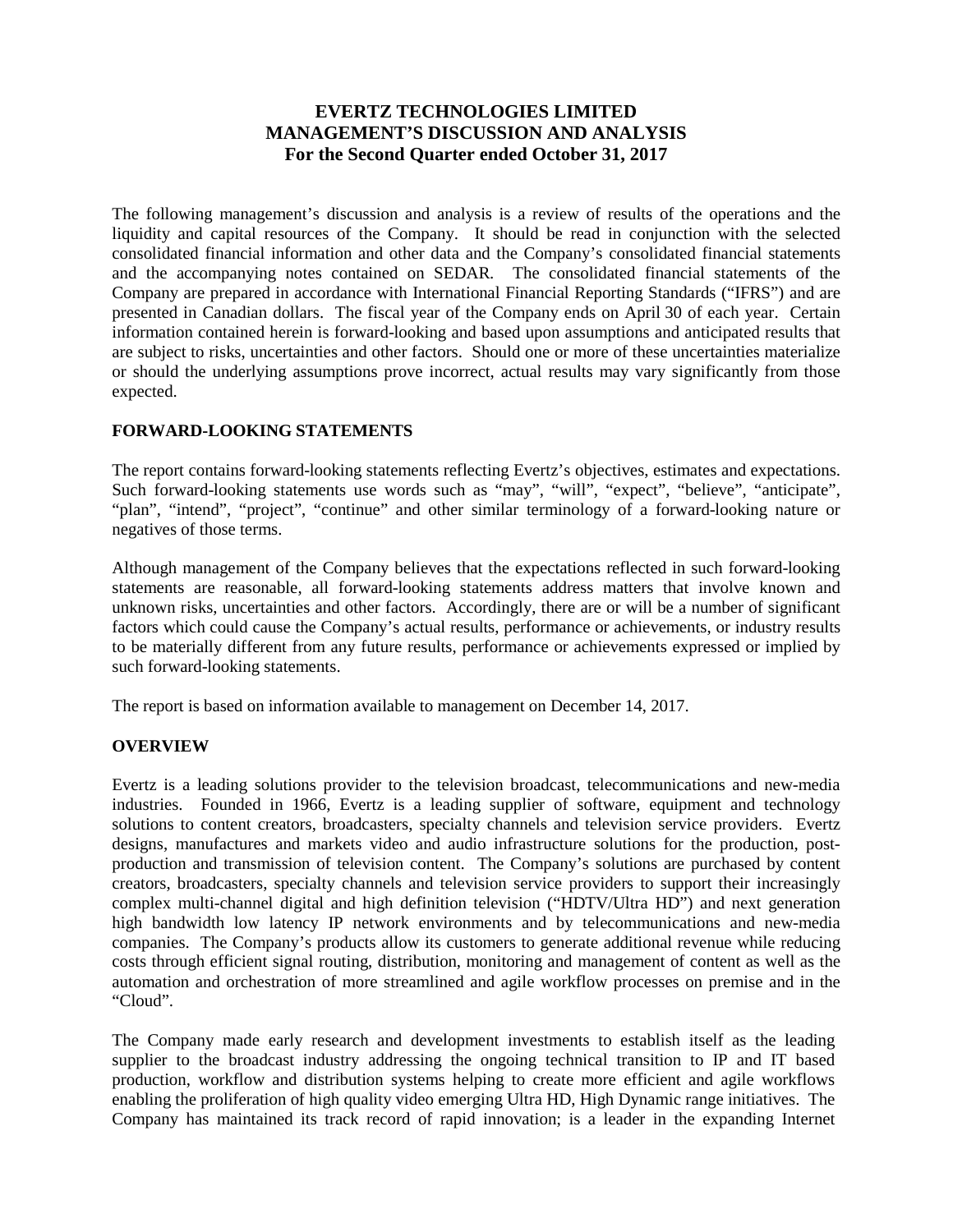Protocol Television ("IPTV") market and a leader in Software Defined Video Network ("SDVN") technology. The Company is committed to maintaining its leadership position, and as such, a significant portion of the Company's staff is focused on research and development to ensure that the Company's products are at the forefront of the industry. This commitment contributes to the Company being consistently recognized as a leading broadcast and video networking industry innovator by its customers.

### **SIGNIFICANT ACCOUNTING POLICIES**

Outlined below are those policies considered particularly significant:

#### **New and Revised IFRSs Issued but Not Yet Effective**

Following is a listing of amendments, revisions and new International Financial Reporting Standards issued but not yet effective. Unless otherwise indicated, earlier application is permitted. The Company has not yet determined the impact of the adoption of the following standards.

#### *Financial Instruments*

IFRS 9, *Financial instruments* ("IFRS 9") was issued by the IASB in October 2014 and will replace IAS 39, *Financial Instruments: Recognition and Measurement* ("IAS 39"). IFRS 9 introduces new requirements for the financial reporting of financial assets and financial liabilities. IFRS 9 is effective for annual periods beginning on or after January 1, 2018.

### *Revenue*

IFRS 15, *Revenue from contracts with customers* ("IFRS 15") was issued by the IASB in May 2014 and will replace IAS 11, *Construction Contracts* and IAS 18, *Revenue*. IFRS 15 specifies how and when revenue will be recognized. IFRS 15 is effective for annual periods beginning on or after January 1, 2018.

#### *Leases*

IFRS 16, *Leases* ("IFRS 16") was issued by the IASB in January 2016 and will replace IAS 17, *Leases.* IFRS 16 introduces a single accounting model for lessees to bring leases on-balance sheet while lessor accounting remains largely unchanged. IFRS 16 is effective for annual periods beginning on or after January 1, 2019.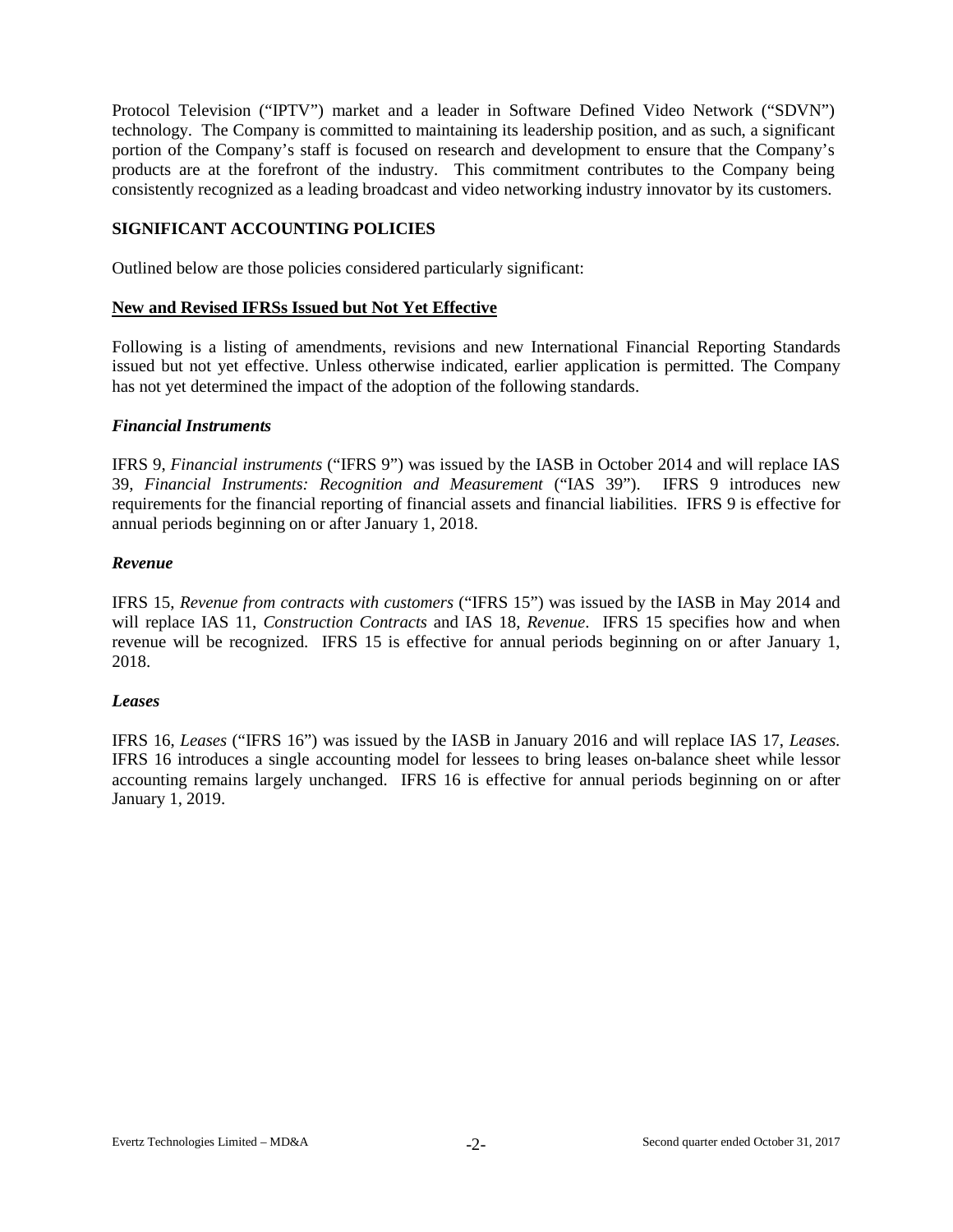# **QUARTER END HIGHLIGHTS**

Revenue was \$101.3 million for the second quarter ended October 31, 2017 an increase of \$1.7 million, compared to \$99.6 million for the second quarter ended October 31, 2016. Revenue increased in the United States/Canada by 6% and decreased in the International regions by 5%.

For the second quarter ended October 31, 2017, net earnings were \$17.4 million a decrease from \$20.8 million for the second quarter ended October 31, 2016 and fully diluted earnings per share were \$0.23 a decrease from \$0.27 for the second quarter ended October 31, 2016.

Gross margin during the second quarter ended October 31, 2017 was 56.0% as compared to 57.3% for the second quarter ended October 31, 2016.

Selling and administrative expenses for the second quarter ended October 31, 2017 was \$16.0 million as compared to the second quarter ended October 31, 2016 of \$15.3 million. As a percentage of revenue, selling and administrative expenses totaled 15.8% for the second quarter ended October 31, 2017 as opposed to 15.3% for the second quarter ended October 31, 2016.

Research and development ("R&D") expenses were \$20.2 million for the second quarter ended October 31, 2017 as compared to \$17.8 million for the second quarter ended October 31, 2016.

Cash and cash equivalents were \$54.0 million and working capital was \$270.5 million as at October 31, 2017, compared to cash and cash equivalents of \$54.3 million and working capital of \$264.6 million as at April 30, 2017.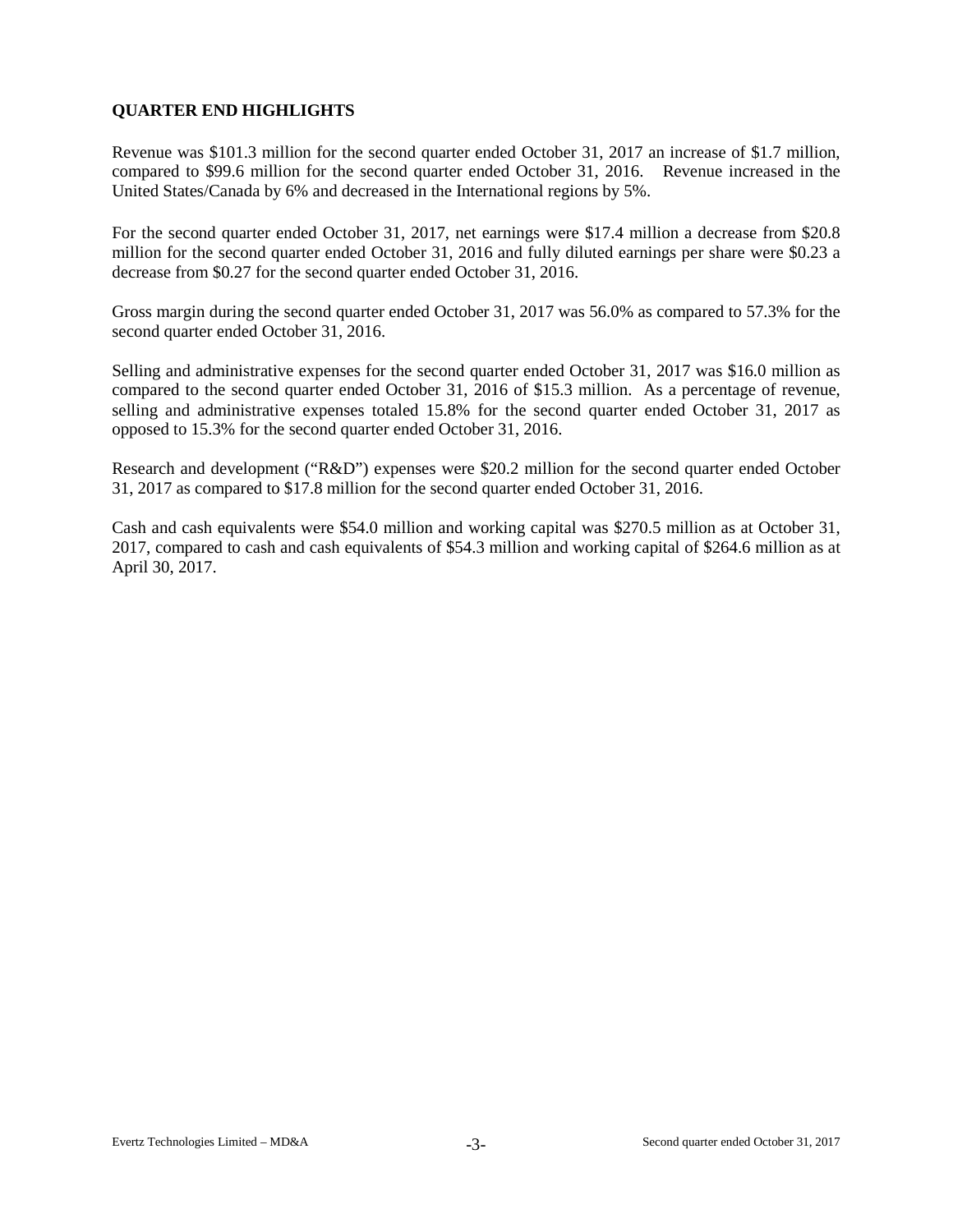# **Selected Consolidated Financial Information**

(in thousands of dollars except earnings per share and share data)

|                                                       | Three month period ended |              |         |               | Six month period ended |              |          |
|-------------------------------------------------------|--------------------------|--------------|---------|---------------|------------------------|--------------|----------|
|                                                       | October 31,              |              |         |               | October 31,            |              |          |
|                                                       | 2017                     |              | 2016    |               | 2017                   |              | 2016     |
| Revenue                                               | \$<br>101,261            | $\mathbb{S}$ | 99,592  | $\mathcal{S}$ | 210,270                | $\mathbb{S}$ | 186,618  |
| Cost of goods sold                                    | 44,509                   |              | 42,481  |               | 92,357                 |              | 79,641   |
| Gross margin                                          | 56,752                   |              | 57,111  |               | 117,913                |              | 106,977  |
| Expenses                                              |                          |              |         |               |                        |              |          |
| Selling and administrative                            | 16,026                   |              | 15,289  |               | 31,853                 |              | 30,175   |
| General                                               | 2,370                    |              | 2,017   |               | 4,467                  |              | 3,967    |
| Research and development                              | 20,214                   |              | 17,780  |               | 39,486                 |              | 35,273   |
| Investment tax credits                                | (2,850)                  |              | (2,411) |               | (5,301)                |              | (5,060)  |
| Foreign exchange (gain) loss                          | (2,882)                  |              | (3,450) |               | 5,362                  |              | (10,054) |
|                                                       | 32,878                   |              | 29,225  |               | 75,867                 |              | 54,301   |
| Earnings before undernoted                            | 23,874                   |              | 27,886  |               | 42,046                 |              | 52,676   |
| Finance income                                        | 174                      |              | 464     |               | 275                    |              | 780      |
| Finance costs                                         | (157)                    |              | (69)    |               | (205)                  |              | (122)    |
| Other income and expenses                             | (75)                     |              | (32)    |               | (46)                   |              | 37       |
| Earnings before income taxes                          | 23,816                   |              | 28,249  |               | 42,070                 |              | 53,371   |
| Provision for (recovery of) income taxes              |                          |              |         |               |                        |              |          |
| Current                                               | 6,515                    |              | 6,969   |               | 12,370                 |              | 15,641   |
| Deferred                                              | (128)                    |              | 520     |               | (921)                  |              | (1,653)  |
|                                                       | 6,387                    |              | 7,489   |               | 11,449                 |              | 13,988   |
| Net earnings for the period                           | \$<br>17,429             | \$           | 20,760  | \$            | 30,621                 | \$           | 39,383   |
| Net earnings attributable to non-controlling interest | 143                      |              | 177     |               | 257                    |              | 407      |
| Net earnings attributable to shareholders             | 17,286                   |              | 20,583  |               | 30,364                 |              | 38,976   |
| Net earnings for the period                           | \$<br>17,429             | \$           | 20,760  | \$            | 30,621                 | \$           | 39,383   |
| Earnings per share                                    |                          |              |         |               |                        |              |          |
| Basic                                                 | \$<br>0.23               | \$           | 0.28    | \$            | 0.40                   | \$           | 0.52     |
| Diluted                                               | \$<br>0.23               | \$           | 0.27    | \$            | 0.40                   | \$           | 0.52     |

| As at         | As at            |                |  |  |  |
|---------------|------------------|----------------|--|--|--|
|               |                  | April 30, 2017 |  |  |  |
| \$<br>54,022  | \$               | 54,274         |  |  |  |
| \$<br>174,895 | \$               | 178,208        |  |  |  |
| \$<br>270,525 | \$               | 264,586        |  |  |  |
| \$<br>410,285 | \$               | 410,568        |  |  |  |
| \$<br>327,651 | \$               | 317,830        |  |  |  |
|               |                  |                |  |  |  |
| 76,180,246    |                  | 75,742,746     |  |  |  |
| 78,618,746    |                  | 78,621,246     |  |  |  |
|               |                  |                |  |  |  |
| 76,018,084    |                  | 75,040,113     |  |  |  |
| 76,170,645    |                  | 75,374,204     |  |  |  |
|               | October 31, 2017 |                |  |  |  |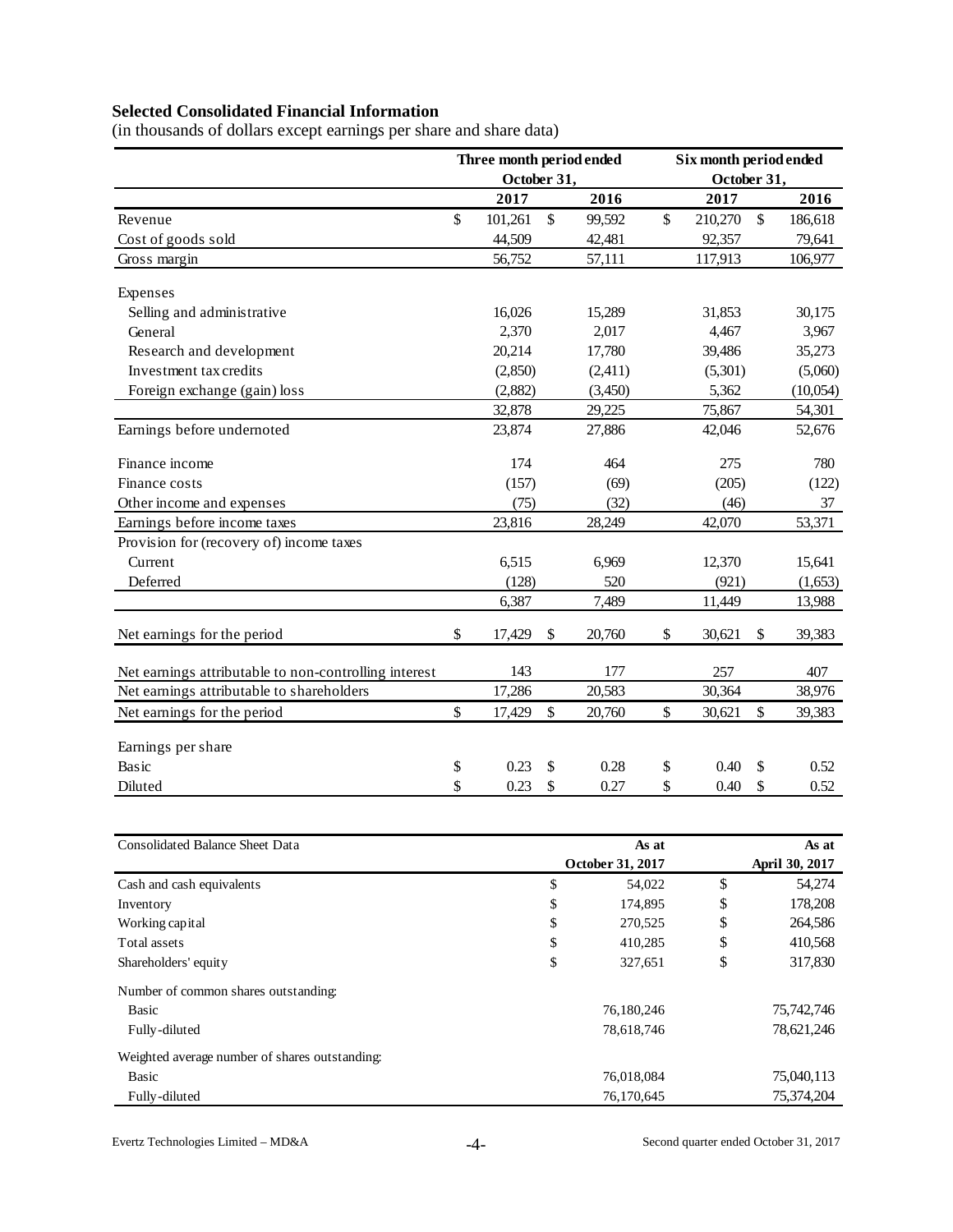#### **Consolidated Statement of Operations Data**

(in thousands of dollars except earnings per share and share data)

|                                                       | Three month period ended |             |           | Six month period ended |           |
|-------------------------------------------------------|--------------------------|-------------|-----------|------------------------|-----------|
|                                                       |                          | October 31, |           | October 31,            |           |
|                                                       | 2017                     |             | 2016      | 2017                   | 2016      |
| Revenue                                               | 100.0%                   |             | 100.0%    | 100.0%                 | 100.0%    |
| Cost of goods sold                                    | 44.0%                    |             | 42.7%     | 43.9%                  | 42.7%     |
| Gross margin                                          | 56.0%                    |             | 57.3%     | 56.1%                  | 57.3%     |
| Expenses                                              |                          |             |           |                        |           |
| Selling and administrative                            | 15.8%                    |             | 15.3%     | 15.1%                  | 16.2%     |
| General                                               | 2.3%                     |             | 2.0%      | 2.1%                   | 2.1%      |
| Research and development                              | 20.0%                    |             | 17.9%     | 18.8%                  | 18.9%     |
| Investment tax credits                                | $(2.8\%)$                |             | $(2.4\%)$ | $(2.5\%)$              | (2.7%)    |
| Foreign exchange (gain) loss                          | $(2.9\%)$                |             | $(3.5\%)$ | 2.6%                   | $(5.4\%)$ |
|                                                       | 32.4%                    |             | 29.3%     | 36.1%                  | 29.1%     |
| Earnings before undernoted                            | 23.6%                    |             | 28.0%     | 20.0%                  | 28.2%     |
| Finance income                                        | 0.2%                     |             | 0.5%      | 0.1%                   | 0.4%      |
| Finance costs                                         | $(0.2\%)$                |             | $(0.1\%)$ | $(0.1\%)$              | 0.0%      |
| Other income and expenses                             | $(0.1\%)$                |             | 0.0%      | 0.0%                   | 0.0%      |
| Earnings before income taxes                          | 23.5%                    |             | 28.4%     | 20.0%                  | 28.6%     |
| Provision for (recovery) of income taxes              |                          |             |           |                        |           |
| Current                                               | 6.4%                     |             | 7.0%      | 5.9%                   | 8.4%      |
| Deferred                                              | $(0.1\%)$                |             | 0.5%      | $(0.5\%)$              | $(0.9\%)$ |
|                                                       | 6.3%                     |             | 7.5%      | 5.4%                   | 7.5%      |
| Net earnings for the period                           | 17.2%                    |             | 20.9%     | 14.6%                  | 21.1%     |
| Net earnings attributable to non-controlling interest | 0.1%                     |             | 0.2%      | 0.1%                   | 0.2%      |
| Net earnings attributable to shareholders             | 17.1%                    |             | 20.7%     | 14.5%                  | 20.9%     |
| Net earnings for the period                           | 17.2%                    |             | 20.9%     | 14.6%                  | 21.1%     |
| Earnings per share:                                   |                          |             |           |                        |           |
| <b>Basic</b>                                          | \$<br>0.23               | \$          | 0.28      | \$<br>0.40<br>\$       | 0.52      |
| Diluted                                               | \$<br>0.23               | \$          | 0.27      | \$<br>\$<br>0.40       | 0.52      |

### **REVENUE AND EXPENSES**

#### *Revenue*

The Company generates revenue principally from the sale of software, equipment, and technology solutions to content creators, broadcasters, specialty channels and television service providers.

The Company markets and sells its products and services through both direct and indirect sales strategies. The Company's direct sales efforts focus on large and complex end-user customers. These customers have long sales cycles typically ranging from four to eight months before an order may be received by the Company for fulfillment.

The Company monitors revenue performance in two main geographic regions: (i) United States/Canada and (ii) International.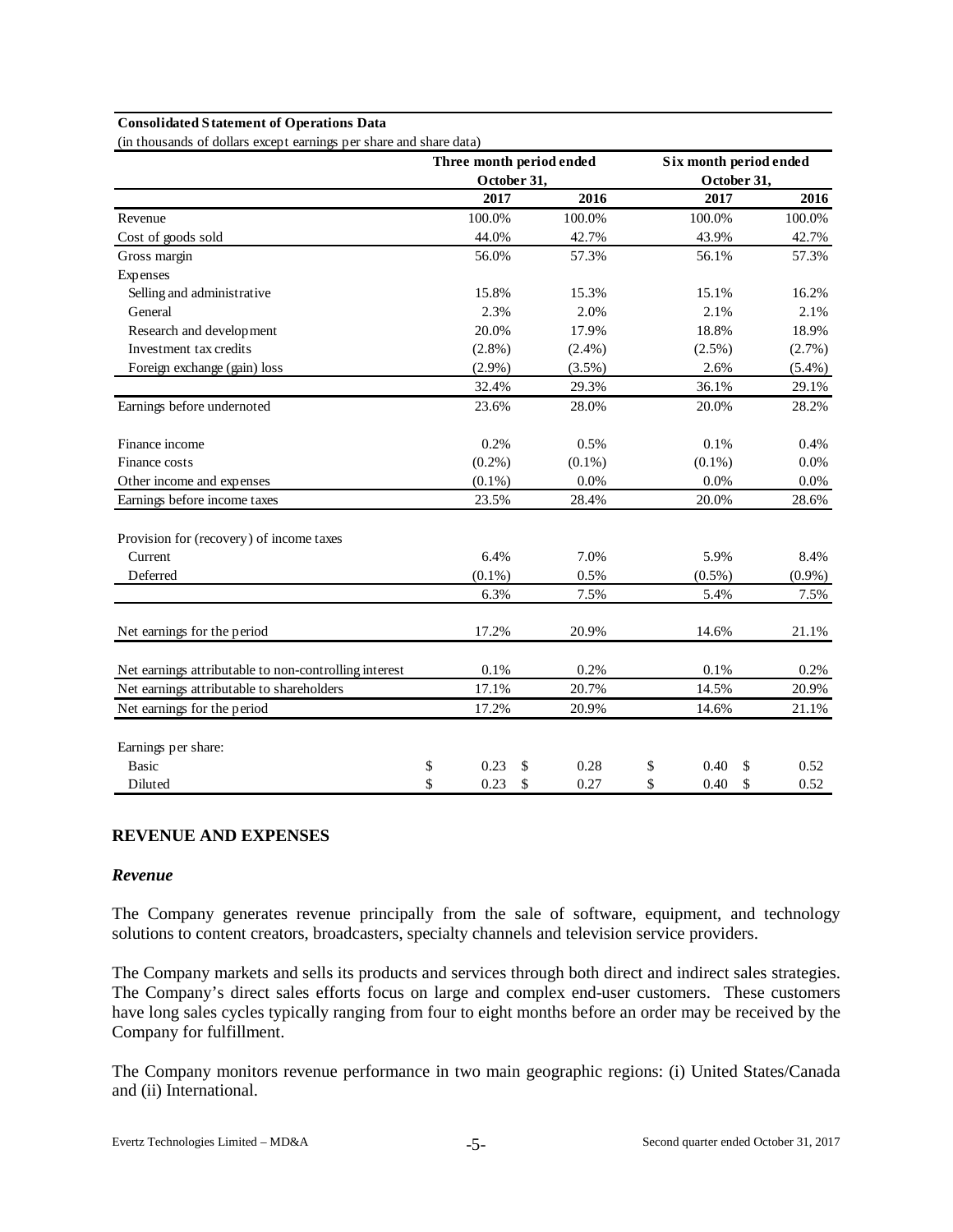The Company currently generates approximately 60% to 70% of its revenue in the United States/Canada. The Company recognizes the opportunity to more aggressively target markets in other geographic regions and intends to invest in personnel and infrastructure in those markets.

While a significant portion of the Company's expenses are denominated in Canadian dollars, the Company collects substantially all of its revenues in currencies other than the Canadian dollar and therefore has significant exposure to fluctuations in foreign currencies, in particular the US dollar. Approximately 70% to 80% of the Company's revenues are denominated in US dollars.

### *Revenue*

| (In thousands of Canadian dollars, | Three month period ended |         |  |        | % increase | Six month period ended |            | % increase |     |
|------------------------------------|--------------------------|---------|--|--------|------------|------------------------|------------|------------|-----|
| except for percentages)            | October 31.              |         |  |        | (decrease) | October 31,            | (decrease) |            |     |
|                                    |                          | 2017    |  | 2016   |            | 2017                   |            | 2016       |     |
| United States/Canada               |                          | 65.970  |  | 62,309 | 6%         | 131.332                |            | 114.435    | 15% |
| International                      |                          | 35.291  |  | 37.283 | (5%)       | 78.938                 |            | 72.183     | 9%  |
|                                    |                          | 101.261 |  | 99.592 | 2%         | 210,270                |            | 186.618    | 13% |

Total revenue for the second quarter ended October 31, 2017 was \$101.3 million, an increase of \$1.7 million or 2% as compared to revenue of \$99.6 million for the second quarter ended October 31, 2016.

Total revenue for the six month period ended October 31, 2017 was \$210.3 million, an increase of \$23.7 million or 13% as compared to revenue of \$186.6 million for the six month period ended October 31, 2016.

Revenue in the United States/Canada region was \$66.0 million for the second quarter ended October 31, 2017, an increase of \$3.7 million or 6% when compared to revenue of \$62.3 million for the second quarter ended October 31, 2016.

Revenue in the United States/Canada region was \$131.3 million for the six month period ended October 31, 2017, an increase of \$16.9 million or 15% when compared to revenue of \$114.4 million for the six month period ended October 31, 2016.

Revenue in the International region was \$35.3 million for the second quarter ended October 31, 2017, a decrease of \$2.0 million or 5% as compared to revenue of \$37.3 million for the second quarter ended October 31, 2016.

Revenue in the International region was \$78.9 million for the six month period ended October 31, 2017, an increase of \$6.8 million or 9% as compared to revenue of \$72.2 million for the six month period ended October 31, 2016.

# *Cost of Sales*

Cost of sales consists primarily of costs of manufacturing and assembly of products. A substantial portion of these costs is represented by components and compensation costs for the manufacture and assembly of products. Cost of sales also includes related overhead, certain depreciation, final assembly, quality assurance, inventory management and support costs. Cost of sales also includes the costs of providing services to clients, primarily the cost of service-related personnel.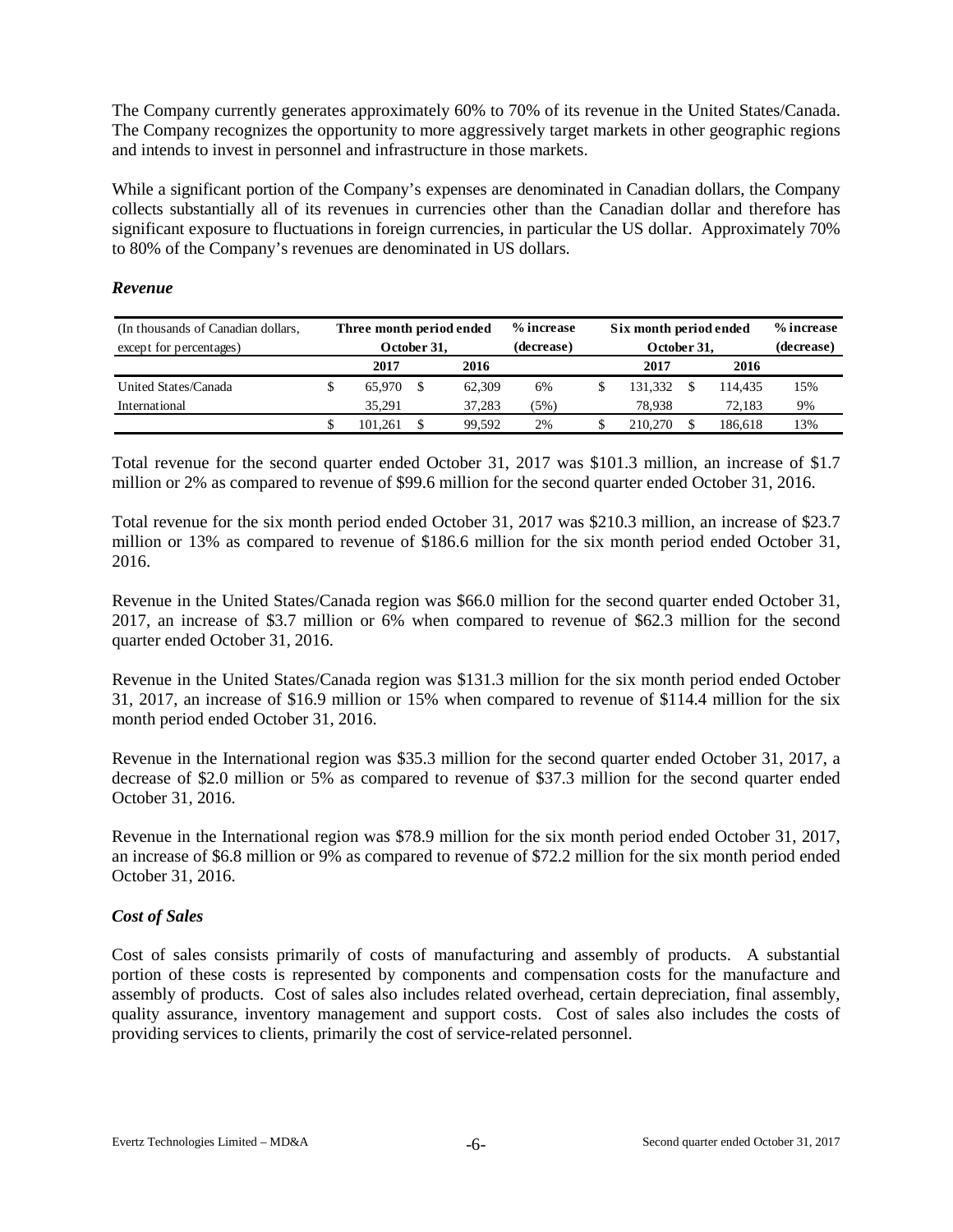## *Gross Margin*

| (In thousands of Canadian dollars,<br>except for percentages) | Three month period ended<br>October 31, |  |        | % increase<br>(decrease) | Six month period ended<br>October 31, | % increase<br>(decrease) |         |     |
|---------------------------------------------------------------|-----------------------------------------|--|--------|--------------------------|---------------------------------------|--------------------------|---------|-----|
|                                                               | 2016<br>2017                            |  |        |                          | 2017<br>2016                          |                          |         |     |
| Gross margin                                                  | 56.752                                  |  | 57.111 | $1\%)$                   | 117.913                               |                          | 106,977 | 10% |
| Gross margin % of sales                                       | 56.0%<br>57.3%                          |  |        |                          | 56.1%                                 | 57.3%                    |         |     |

Gross margin for the second quarter ended October 31, 2017 was \$56.8 million, compared to \$57.1 million for the second quarter ended October 31, 2016. As a percentage of revenue, the gross margin was 56.0% for the second quarter ended October 31, 2017, as compared to 57.3% for the second quarter ended October 31, 2016.

Gross margin for the six month period ended October 31, 2017 was \$117.9 million, compared to \$107.0 million for the six month period ended October 31, 2016. As a percentage of revenue, the gross margin was 56.1% for the six month period ended October 31, 2017, as compared to 57.3% for the second quarter ended October 31, 2016.

Gross margins vary depending on the product mix, geographic distribution and competitive pricing pressures and currency fluctuations. For the second quarter ended October 31, 2017 the gross margin, as a percentage of revenue, was in the Company's projected range. The pricing environment continues to be very competitive with substantial discounting by our competition.

The Company expects that it will continue to experience competitive pricing pressures. The Company continually seeks to build its products more efficiently and enhance the value of its product and service offerings in order to reduce the risk of declining gross margin associated with the competitive environment.

# *Operating Expenses*

The Company's operating expenses consist of: (i) selling, administrative and general; (ii) research and development and (iii) foreign exchange.

Selling expenses primarily relate to remuneration of sales and technical personnel. Other significant cost components include trade show costs, advertising and promotional activities, demonstration material and sales support. Selling and administrative expenses relate primarily to remuneration costs of related personnel, legal and professional fees, occupancy and other corporate and overhead costs. The Company also records certain depreciation and share based compensation charges as general expenses. For the most part, selling, and administrative expenses are fixed in nature and do not fluctuate directly with revenue. The Company has certain selling expenses that tend to fluctuate in regards to the timing of trade shows.

The Company invests in research and development to maintain its position in the markets it currently serves and to enhance its product portfolio with new functionality and efficiencies. Although the Company's research and development expenditures do not fluctuate directly with revenues, it monitors this spending in relation to revenues and adjusts expenditures when appropriate. Research and development expenditures consist primarily of personnel costs and material costs. Research and development expenses are presented on a gross basis (without deduction of research and development tax credits). Research and development tax credits associated with research and development expenditures are shown separately under research and development tax credits.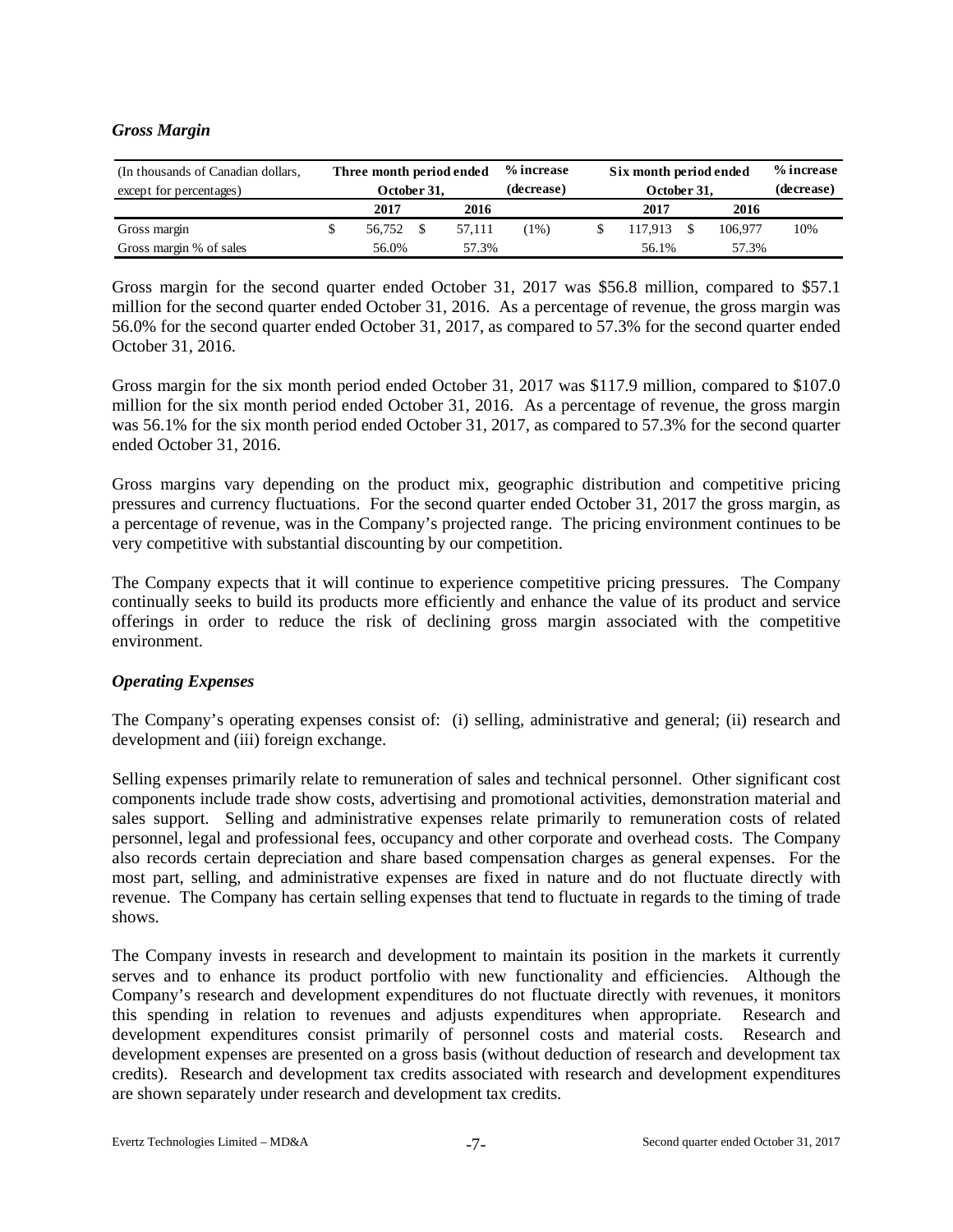### *Selling and Administrative*

| (In thousands of Canadian dollars,<br>except for percentages) |                | Three month period ended<br>October 31. |  |        | % increase<br>(decrease) | Six month period ended<br>October 31, | % increase<br>(decrease) |    |
|---------------------------------------------------------------|----------------|-----------------------------------------|--|--------|--------------------------|---------------------------------------|--------------------------|----|
|                                                               |                | 2017                                    |  | 2016   |                          | 2017                                  | 2016                     |    |
| Selling and administrative                                    |                | 16.026                                  |  | 15.289 | 5%                       | 31.853                                | 30.175                   | 6% |
| Selling and administrative % of sales                         | 15.8%<br>15.3% |                                         |  |        | 15.1%                    | 16.2%                                 |                          |    |

Selling and administrative expenses excludes stock based compensation, operation of non-production property, plant and equipment, and amortization of intangibles. Selling and administrative expenses for the second quarter ended October 31, 2017 were \$16.0 million or 15.8% of revenue, as compared to selling and administrative expenses of \$15.3 million or 15.3% of revenue for the second quarter ended October 31, 2016. The increase of \$0.7 million was predominantly a result of increased selling costs.

Selling and administrative expenses for the six month period ended October 31, 2017 were \$31.9 million or 15.1% of revenue, as compared to selling and administrative expenses of \$30.2 million or 16.2% of revenue for the six month period ended October 31, 2016. The increase of \$1.7 million was predominantly a result of increased selling costs.

### *Share Based Compensation*

In March 2016, the Company adopted a restricted share unit (RSU) plan to attract, motivate and compensate persons who are integral to the growth and success of the Company. During the six month and three month periods ended October 31, 2017, share based compensation expense associated with the plan was \$2.2 million and \$1.3 million respectively as compared to \$1.3 million and \$0.7 million for the six month and three month periods ended October 31, 2016.

#### *Research and Development (R&D)*

| (In thousands of Canadian dollars,  | Three month period ended |  |        | % increase | Six month period ended |            | % increase |     |
|-------------------------------------|--------------------------|--|--------|------------|------------------------|------------|------------|-----|
| except for percentages)             | October 31,              |  |        | (decrease) | October 31,            | (decrease) |            |     |
|                                     | 2017                     |  | 2016   |            | 2017                   |            | 2016       |     |
| Research and development expenses   | 20.214                   |  | 17.780 | 14%        | 39.500                 |            | 35.273     | 12% |
| Research and development % of sales | 20.0%<br>17.9%           |  |        |            | 18.8%                  |            | 18.9%      |     |

For the second quarter ended October 31, 2017, gross R&D expenses were \$20.2 million, an increase of 14% or \$2.4 million as compared to an expense of \$17.8 million for the second quarter ended October 31, 2016.

The increase of \$2.4 million was predominantly a result of planned growth of R&D personnel. In particular, \$1.9 million of the increase was due to a 13% growth in R&D personnel. This planned growth was to address new opportunities to apply our technologies.

For the six month period ended October 31, 2017, gross R&D expenses were \$39.5 million, an increase of 12% or \$4.2 million as compared to an expense of \$35.3 million for the six month period ended October 31, 2016.

The increase of \$4.2 million was predominantly a result of planned growth of R&D personnel. In particular, \$3.5 million of the increase was due to a 13% growth in R&D personnel. This planned growth was to address new opportunities to apply our technologies.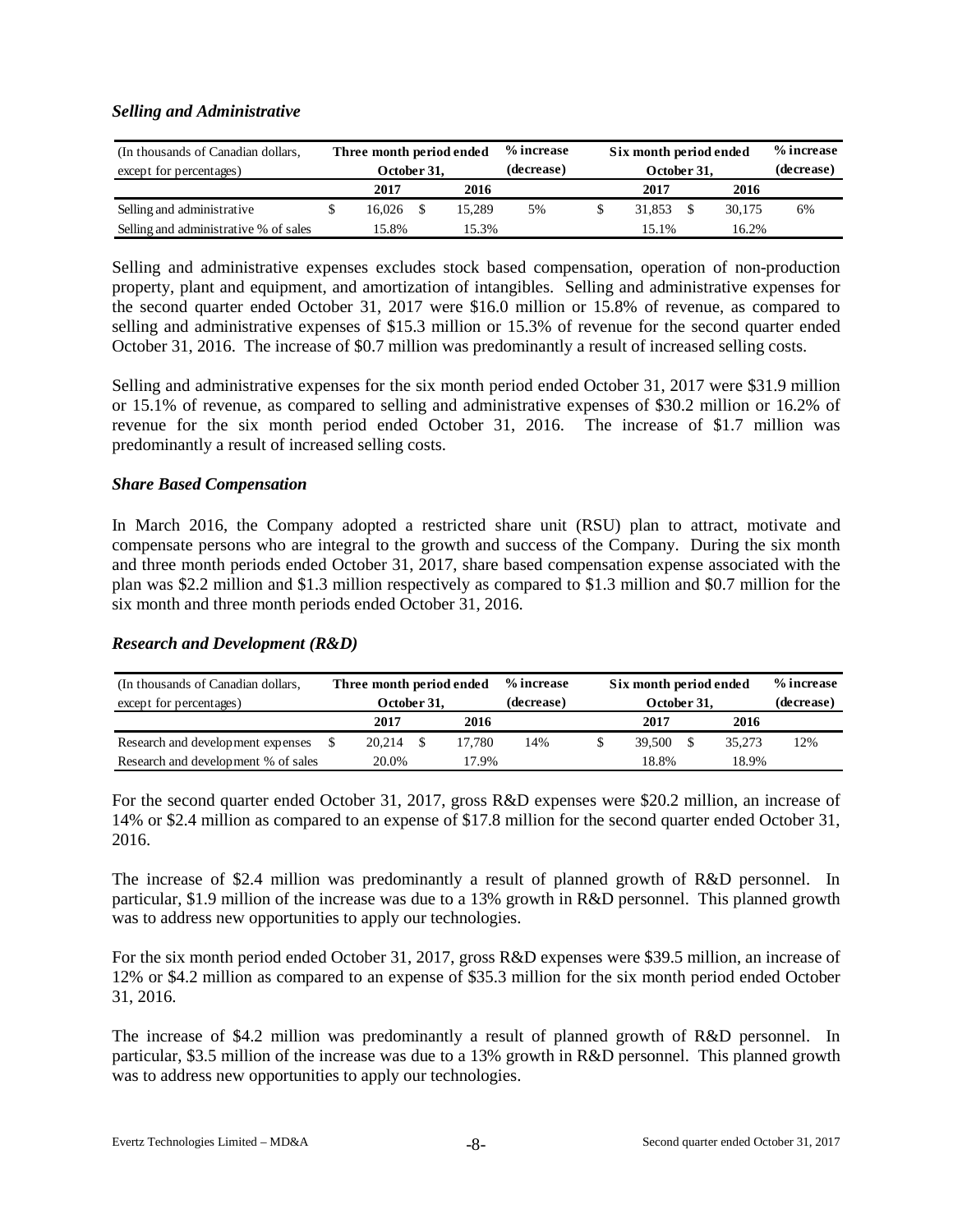### *Foreign Exchange*

For the second quarter ended October 31, 2017, the foreign exchange gain was \$2.9 million, as compared to a foreign exchange gain for the second quarter ended October 31, 2016 of \$3.5 million. The current quarter gain was predominantly driven by the increase in the value of the US dollar against the Canadian dollar since July 31, 2017.

For the six month period ended October 31, 2017, the foreign exchange loss was \$5.4 million, as compared to a foreign exchange gain for the six month period ended October 31, 2016 of \$10.1 million. The current year loss was predominantly driven by the decrease in the value of the US dollar against the Canadian dollar since April 30, 2017.

### *Finance Income, Finance Costs, Other Income and Expenses*

For the second quarter ended October 31, 2017, finance income, finance costs, other income and expenses netted to a net cost of \$0.1 million.

For the six month period ended October 31, 2017, finance income, finance costs, other income and expenses netted to a gain of less than \$0.1 million.

# **LIQUIDITY AND CAPITAL RESOURCES**

| Liquidity and Capital Resources               |    |                  |    |               |
|-----------------------------------------------|----|------------------|----|---------------|
| (in thousands of dollars except ratios)       |    | As at            |    | As at         |
| Key Balance Sheet Amounts and Ratios:         |    | October 31, 2017 |    | Aprl 30, 2017 |
| Cash and cash equivalents                     | S  | 54,022           | S  | 54,274        |
| Working capital                               | \$ | 270,525          | \$ | 264,586       |
| Long-term assets                              | \$ | 62.154           | \$ | 62,347        |
| Long-term debt                                | \$ | 617              | \$ | 733           |
| Days sales outstanding in accounts receivable |    | 100              |    | 106           |

| Statement of Cash Flow Summary  | Three month period ended |             | Six month period ended |  |              |    |          |  |  |
|---------------------------------|--------------------------|-------------|------------------------|--|--------------|----|----------|--|--|
|                                 |                          | October 31, | October 31,            |  |              |    |          |  |  |
|                                 | 2017                     |             | 2016                   |  | 2017         |    | 2016     |  |  |
| Operating activities            | \$<br>$(2,758)$ \$       |             | 12.625                 |  | 29.437       | -S | 32,573   |  |  |
| Investing activities            | \$<br>$(4,153)$ \$       |             | (2,398)                |  | $(7,251)$ \$ |    | (3,799)  |  |  |
| Financing activities            | \$<br>$(12,174)$ \$      |             | 109                    |  | (21, 868)    |    | (13,522) |  |  |
| Net (decrease) increase in cash | $(18,766)$ \$            |             | 7.976                  |  | (252)        |    | 10,257   |  |  |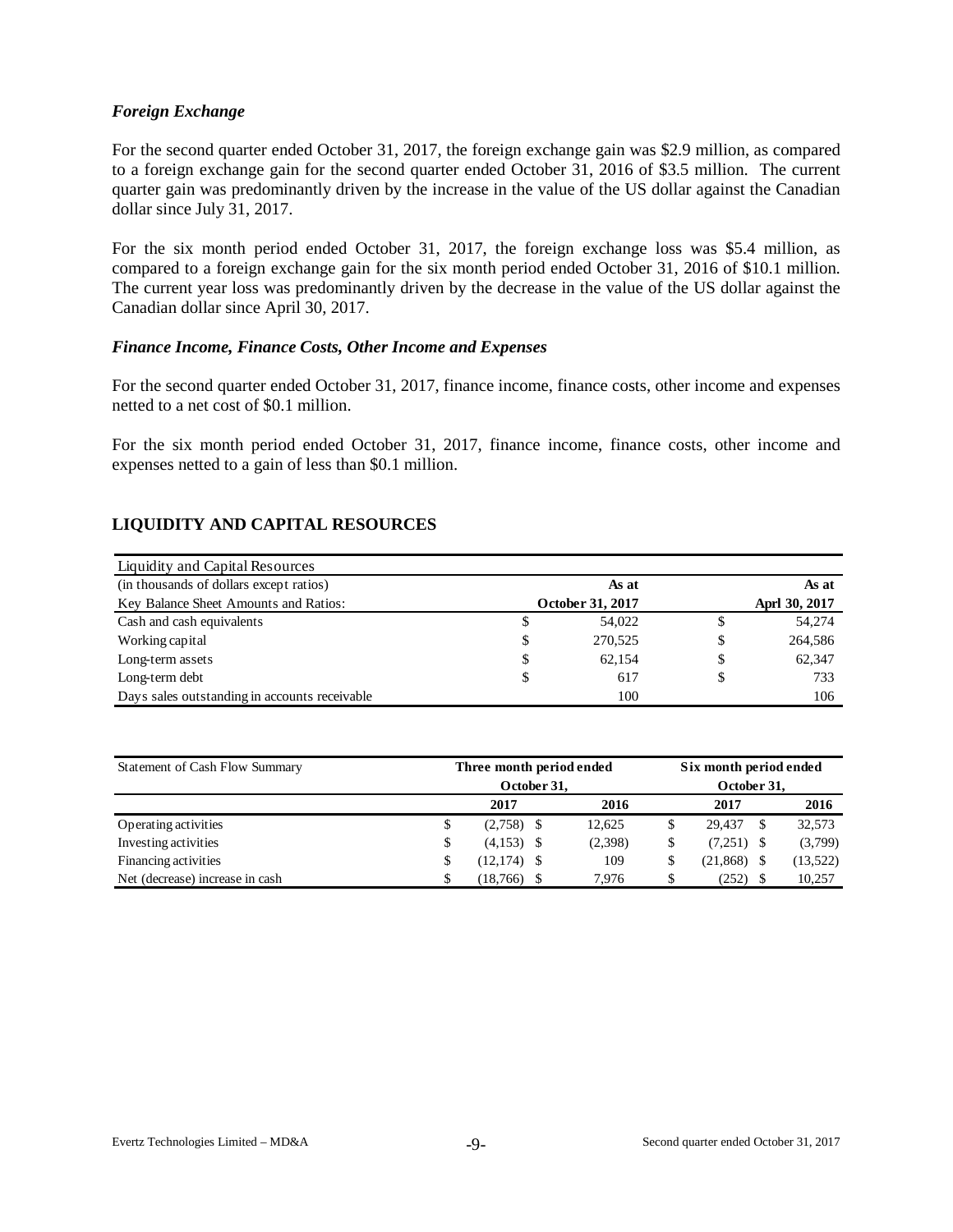# *Operating Activities*

For the second quarter ended October 31, 2017, the Company used cash in operations of \$2.8 million, compared to cash generated of \$12.6 million for the second quarter ended October 31, 2016. Excluding the effects of the changes in non-cash working capital and current taxes, the Company generated cash from operations of \$20.1 million for the second quarter ended October 31, 2017 compared to \$24.4 million for the second quarter ended October 31, 2016.

For the six month period ended October 31, 2017, the Company generated cash from operations of \$29.4 million, compared to cash generated of \$32.6 million for the six month period ended October 31, 2016. Excluding the effects of the changes in non-cash working capital and current taxes, the Company generated cash from operations of \$35.6 million for the six month period ended October 31, 2017 compared to \$43.9 million for the six month period ended October 31, 2016.

# *Investing Activities*

The Company used cash for investing activities of \$4.2 million for the second quarter ended October 31, 2017 which was principally driven by the acquisition of capital assets of \$2.5 million and the acquisition of the remaining 20% of Antenna Technology Communications, Inc. for \$1.7 million..

The Company used cash for investing activities of \$7.3 million for the six month period ended October 31, 2017 which was principally driven by the acquisition of capital assets of \$5.6 million and the acquisition of the remaining 20% of Antenna Technology Communications, Inc. for \$1.7 million.

# *Financing Activities*

For the second quarter ended October 31, 2017, the Company used cash from financing activities of \$12.2 million, which was principally driven by dividends paid of \$13.7 million, partially offset by the issuance of Capital Stock pursuant to the Company's Stock Option Plan of \$1.6 million.

For the six month ended October 31, 2017, the Company used cash from financing activities of \$21.9 million, which was principally driven by dividends paid of \$27.9 million, partially offset by the issuance of Capital Stock pursuant to the Company's Stock Option Plan of \$6.2 million.

# **WORKING CAPITAL**

As at October 31, 2017, the Company had cash and cash equivalents of \$54.0 million, compared to \$54.3 million at April 30, 2017.

The Company had working capital of \$270.5 million as at October 31, 2017 compared to \$264.6 million as at April 30, 2017.

The Company believes that the current balance in cash and plus future cash flow from operations will be sufficient to finance growth and related investment and financing activities in the foreseeable future.

Day sales outstanding in accounts receivable were 100 days at October 31, 2017 as compared to 106 for April 30, 2017.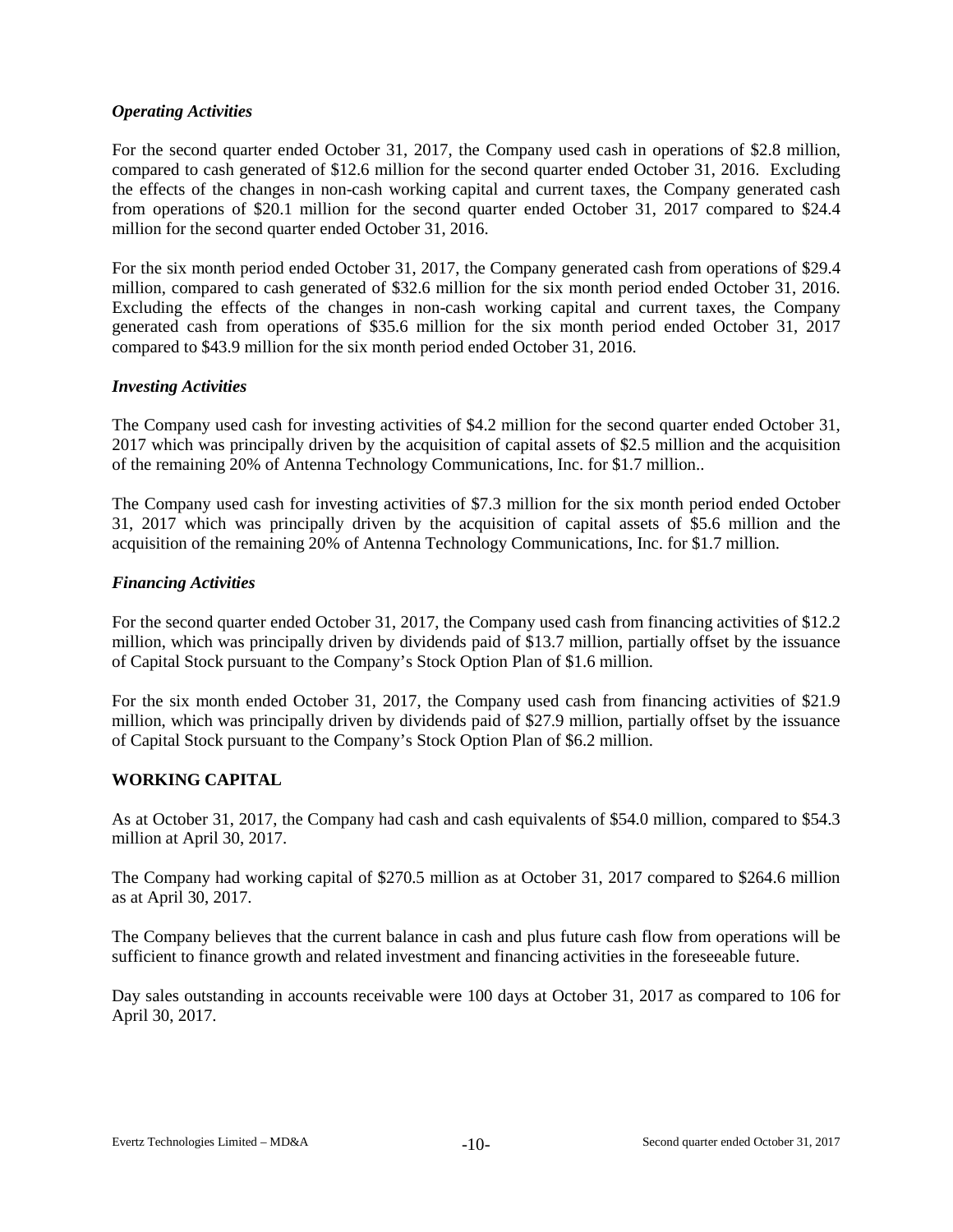# **SHARE CAPITAL STRUCTURE**

Authorized capital stock consists of an unlimited number of common and preferred shares.

|                                       | As at            | As at                 |
|---------------------------------------|------------------|-----------------------|
|                                       | October 31, 2017 | <b>April 30, 2017</b> |
| Common shares                         | 76,180,246       | 75,742,746            |
| Stock options granted and outstanding | 2,438,500        | 2,878,500             |

# **FINANCIAL INSTRUMENTS**

The Company's financial instruments consist of cash and cash equivalents, trade and other receivables, trade and other payables and long term debt. Unless otherwise noted, it is management's opinion that the Company is not exposed to significant interest or credit risks arising from these financial instruments. The Company estimates the fair value of these instruments approximates the carrying values as listed below.

#### *Fair Values and Classification of Financial Instruments:*

The following summarizes the significant methods and assumptions used in estimating the fair values of financial instruments:

- I. Quoted prices (unadjusted) in active markets for identical assets or liabilities.
- II. Inputs other than quoted prices included in level I that are observable for the asset or liability, either directly or indirectly. Cash and cash equivalents, trade and other receivables, trade and other payables, and long-term debt fair value measurements have been measured within level II.
- III. Inputs for the asset or liability that are not based on observable market data.

# **CONTRACTUAL OBLIGATIONS**

The following table sets forth the Company's contractual obligations as at October 31, 2017:

|                      | Payments Due by Period |                                            |       |  |       |  |       |  |       |  |  |  |  |  |
|----------------------|------------------------|--------------------------------------------|-------|--|-------|--|-------|--|-------|--|--|--|--|--|
| (In thousands)       | Total                  | 4-5 Years<br>2-3 Years<br>Less than 1 Year |       |  |       |  |       |  |       |  |  |  |  |  |
| Operating leases     | 18.411                 |                                            | 5.128 |  | 5.173 |  | 3.413 |  | 4.697 |  |  |  |  |  |
| Other long-term debt | 908                    |                                            | 291   |  | 402   |  | 215   |  |       |  |  |  |  |  |
|                      | 19.319                 |                                            | 5.419 |  | 5.575 |  | 3.628 |  | 4,697 |  |  |  |  |  |

# **OFF-BALANCE SHEET FINANCING**

The Company does not have any off-balance sheet arrangements.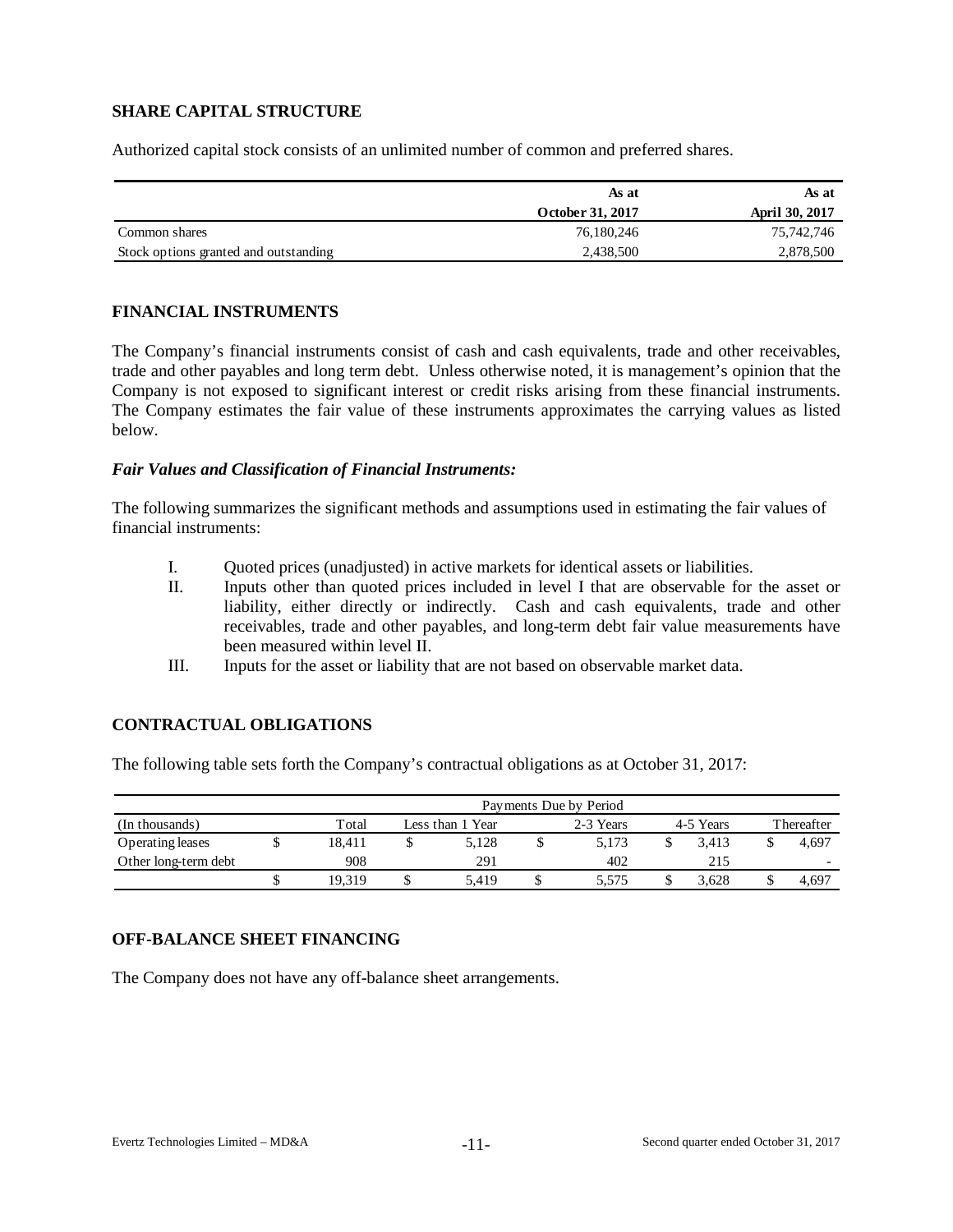# **RELATED PARTY TRANSACTIONS**

In the normal course of business, we may enter into transactions with related parties. These transactions occur under market terms consistent with the terms of transactions with unrelated arms-length third parties. The Company continues to lease a premise from a company in which two shareholders' each indirectly hold a 10% interest, continues to lease a facility from a company in which two shareholders each indirectly hold a 20% interest, continues to lease two facilities for manufacturing where two shareholders indirectly own 100% interest, continues to lease a facility from a company in which two shareholders each indirectly own a 35% interest, continues to lease a facility with a director who indirectly owns 100% and continues to lease a facility where two shareholders each indirectly own 46.6%.

# **SELECTED CONSOLIDATED QUARTERLY FINANCIAL INFORMATION**

The following table sets out selected consolidated financial information for each of the eight quarters ended October 31, 2017. In the opinion of management, this information has been prepared on the same basis as the audited consolidated financial statements. The operating results for any quarter should not be relied upon as any indication of results for any future period.

|                          | Quarter Ending |           |    |           |    |           |    |          |      |          |    |          |    |          |    |            |
|--------------------------|----------------|-----------|----|-----------|----|-----------|----|----------|------|----------|----|----------|----|----------|----|------------|
| (In thousands)           |                |           |    | 2017      |    |           |    |          | 2016 |          |    |          |    |          |    |            |
| (Unaudited)              |                | Oct 31    |    | July $31$ |    | Apr $30$  |    | Jan 31   |      | Oct 31   |    | July 31  |    | Apr $30$ |    | Jan 31     |
| Revenue                  |                | \$101,261 |    | \$109,009 |    | \$106,734 |    | \$91,080 |      | \$99,592 |    | \$87,026 |    | \$96,367 |    | \$99,754   |
| Cost of goods sold       |                | 44,509    |    | 47,848    |    | 46,690    |    | 39,957   |      | 42,481   |    | 37,160   |    | 41,343   |    | 42,763     |
| Gross margin             | \$             | 56,752    |    | \$61,161  | \$ | 60,044    |    | \$51,123 |      | \$57,111 |    | \$49,866 |    | \$55,024 |    | \$56,991   |
| Operating expenses       |                | 32,878    |    | 42,989    |    | 32,531    |    | 38,704   |      | 29,225   |    | 25,076   |    | 43,713   |    | 23,960     |
| Earnings from operations | \$             | 23,874    |    | \$18,172  | \$ | 27,513    |    | \$12,419 |      | \$27,886 |    | \$24,790 |    | \$11,311 |    | \$33,031   |
| Non-operating income     |                | (58)      |    | 82        |    | (116)     |    | 359      |      | 363      |    | 332      |    | (4)      |    | <b>200</b> |
| Earnings before taxes    | \$             | 23,816    |    | \$18,254  | \$ | 27,397    |    | \$12,778 |      | \$28,249 |    | \$25,122 |    | \$11,307 |    | \$33,231   |
| Net earnings             | \$             | 17,286    |    | \$13,078  | S  | 20,547    | \$ | 9,637    |      | \$20,583 |    | \$18,393 | \$ | 8,097    |    | \$24,225   |
|                          |                |           |    |           |    |           |    |          |      |          |    |          |    |          |    |            |
| Net earnings per share:  |                |           |    |           |    |           |    |          |      |          |    |          |    |          |    |            |
| Basic                    | \$             | 0.23      | \$ | 0.17      | \$ | 0.27      | \$ | 0.13     | \$   | 0.28     | \$ | 0.25     | \$ | 0.11     | \$ | 0.33       |
| Diluted                  | \$             | 0.23      | \$ | 0.17      | \$ | 0.27      | \$ | 0.13     | \$   | 0.27     | \$ | 0.25     | \$ | 0.11     | \$ | 0.32       |
| Dividends per share:     | \$             | 0.18      | \$ | 0.18      | \$ | 0.18      | \$ | 1.28     | \$   | 0.18     | \$ | 0.18     | \$ | 0.18     | \$ | 0.18       |

The Company's revenue and corresponding earnings can vary from quarter to quarter depending on the delivery requirements of our customers. Our customers can be influenced by a variety of factors including upcoming sports or entertainment events as well as their access to capital. Net earnings represent net earnings attributable to shareholders.

# **DISCLOSURE CONTROLS AND PROCEDURES**

Management, including the Chief Executive Officer and Chief Financial Officer, has evaluated the effectiveness of the Company's disclosure controls and procedures (as defined in National Instrument 52- 109 of the Canadian Securities Administrators) as of October 31, 2017.

Management has concluded that, as of October 31, 2017, the Company's disclosure controls and procedures were effective to provide reasonable assurance that material information relating to the Company would be made known to them by others within the Company, particularly during the period in which this report was being prepared.